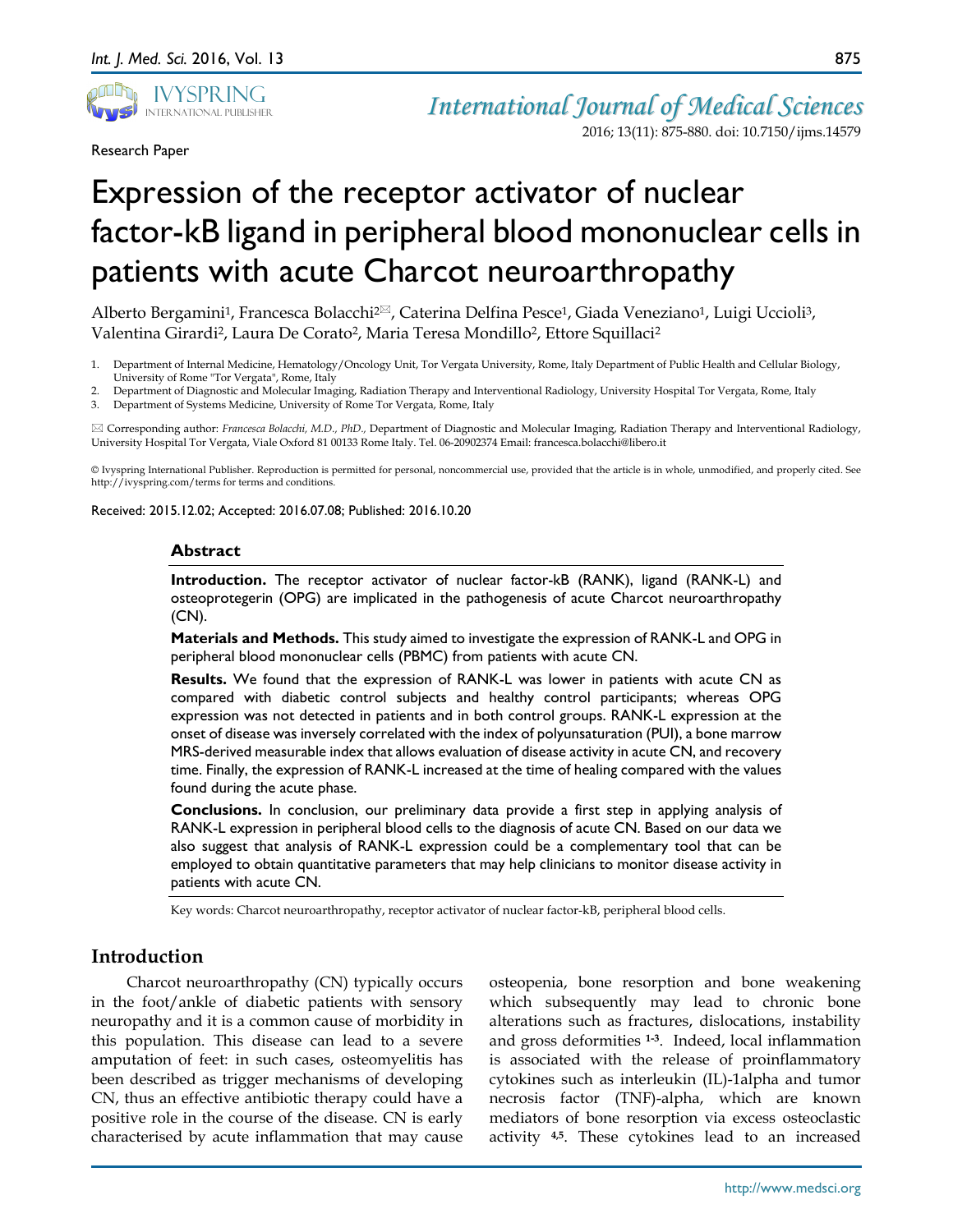expression of the receptor activator of nuclear factor-kB (RANK) ligand (RANK-L). Its receptor (RANK) is expressed in the membrane of preosteoclasts. RANK-L stimulates the expression of nuclear factor (NF)-kB that, in turn, induces the maturation of precursor cells into mature osteoclasts. At the same time, NF-kB induces the glycoprotein osteoprotegerin (OPG), which acts as a decoy receptor for RANK-L to avoid excess osteolysis. The role of this pathway in acute CN pathogenesis is supported by the fact that the same RANK/RANK-L/OPG system is also involved in the process of medial arterial calcification a feature that is strongly associated with CN **6,7**. Activated T- and B-cells are well-recognized sources of RANK-L and OPG **8,9**, and may contribute to pathological bone resorption seen in chronic inflammatory diseases such as rheumatoid arthritis (RA), periodontitis and inflammatory bowel disease **10-13**. Acute CN is not associated with systemic inflammation **14**, however, peripheral monocytes from patients with acute CN may show pro-inflammatory changes **15**.

On the basis of these evidences, in this study the expression of RANK-L and OPG was investigated in peripheral blood mononuclear cells (PBMC) from patients with acute CN and correlated with clinical and radiological markers of disease activity. We found that the expression of RANK-L was lower in patients with acute CN as compared with diabetic control subjects and healthy control participants; whereas OPG expression was not detected in patients and in both control groups. RANK-L expression at the onset of disease was inversely correlated with the index of polyunsaturation (PUI), a bone marrow MRS-derived measurable index that allows evaluation of disease activity in acute CN **16**, and recovery time. Finally, the expression of RANK-L increased at the time of healing compared with the values found during the acute phase.

# **Materials and Methods**

## **Patients recruitment**

Nine diabetic patients with acute CN were prospectively enrolled in the study. Acute CN was defined based on the following clinical and MRI signs: unexplained, relatively painless, increasing swelling of a foot and ankle, skin temperature increase of at least 2°C compared with the contralateral foot (delta-T), clinical instability due to ligamentous injury/occult trauma, presence of typical bone marrow oedema on MRI. All patients were in stage 0, according to *Eichenholtz* stage system and were free of any structural bone or articular alteration, as documented by computed tomographic evaluation,

active foot ulceration and/or signs of soft tissue infection. All patients had unilateral foot involvement as documented by MRI (no evidence of bone marrow oedema), as well as clinical evaluation. All patients displayed severe peripheral sensory polyneuropathy. The presence of peripheral neuropathy was assessed by the vibration perception threshold (VPT expressed in Volts) and diabetic neuropathy index (DNI). Peripheral neuropathy was defined by a VPT ≥25 Volts and/or a positive DNI score >2 points **17**. Following the diagnosis of acute CN, all patients underwent foot offloading and immobilisation by serial total contact casting with progression to removable cast walkers. Recovery was defined by the disappearance of bone marrow oedema as evidenced demonstrated on MRI using T2-weighted short tau inversion recovery (STIR) images. A group (n=9) of diabetic patients with peripheral sensory polyneuropathy, without clinical and radiological evidence of the history of CN was also studied. Healthy controls (n=9) with no evidence of diabetes mellitus (according to self-reported absence of antidiabetic medication), were also included. This study was conducted according to the principles expressed in the Declaration of Helsinki and approved by our institutional review board. Informed consent was obtained from all subjects before the performance of the study.

# **RT-PCR**

Total RNA was isolated in patients and controls within 24h of meeting enrolment criteria using using RNeasy Plus Mini Kit (Qiagen, Hombrechtikon, Switzerland), inclusive of DNase-I digestion, and then ethanol precipitated. Quantitation of isolated RNA was performed by spectrophotometric determination (Gene Quant II, Pharmacia, Uppsala, Sweden). Total RNA was reverse-transcribed to cDNA using Omniscript RT Kit (Qiagen): RNA (1microgram) was added to one reaction tube containing 2microliters 10x Buffer RT, 2microliters dNTP Mix (5mM each dNTP), 2microliters Oligo dT primer (10microM), 2microliters Random hexamers (100microM), 1microliter Qiagen-RNase inhibitor (10 units/microl), 1microliter Omniscript Reverse Transcriptase (4 units/microl), variable amount of RNase-free water in a total reaction volume of 20microliter. Incubation conditions were 60 min at 37°C. Serial dilutions of cDNA were amplified by PCR using AmpliTaq Gold 360 DNA Polymerase (Applied Biosystems): cDNA was added to one reaction tube containing 5microliters 10x AmplTaq Gold 360 Buffer, 5microliters 25mM Magnesium Chloride, 4microliters dNTP Mix (2.5mM each dNTP), 1microliter of each primer (25microM), 0.25microliters AmpliTaq Gold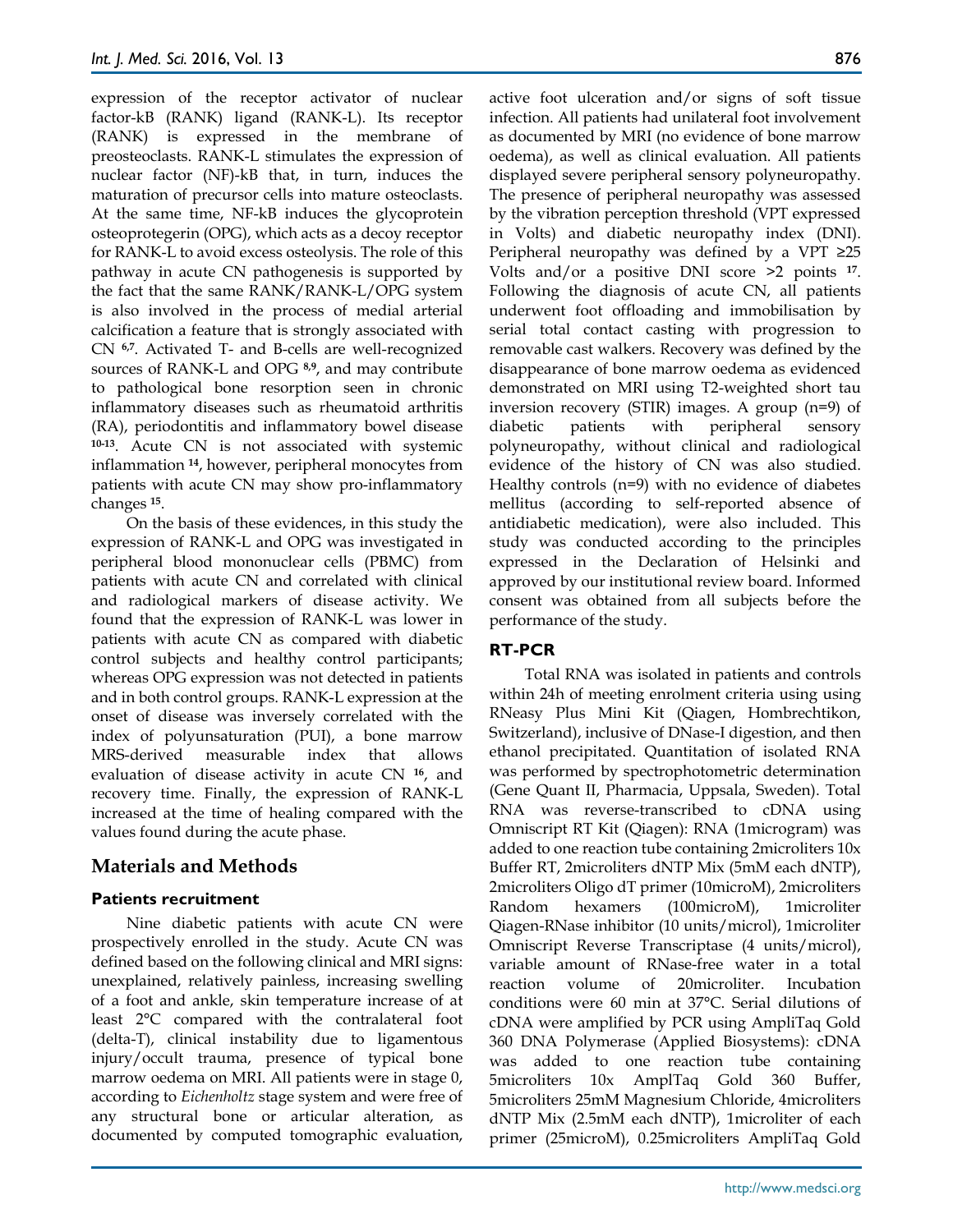360 DNA Polymerase (5 units/microliter), PCR-grade water in a total reaction volume of 50microliters. The reaction was performed on GeneAmp PCR System 9700 (Applied Biosystems). Human primers specific for mRNA from RANK-L and OPG genes were used in PCR, beta-actin was the housekeeping gene selected as internal standard. The primers used were: RANK-L forward, 5'-CAGATGGATCCTAATAGA AT-3', RANK-L reverse, 5'-ATGGGAACCAGA TGGGATGTC-3', OPG forward, 5'-ATGAACAA GTTGCTGTGCTG-3', OPG reverse, 5'-GCAGAACT CTATCTCAAGGTA-3', beta-actin forward, 5'-CGTA CCACTGGCATCGTGAT-3', beta-actin reverse, 5'-GTGTTGGCGTACAGGTCTTTG-3'. Thermal profile to amplify DNA was: initial denaturation at 95°C for 10 min followed by a selected number of cycles consisting of denaturation at 95°C for 1 min, annealing (at temperature depending on T melting temperature of each primer pair) for 30 sec, extension at 72°C for 1 min, with a final extension at 72°C for 7 min. The annealing temperature was: 54°C for OPG, 46°C for RANKL, 58°C for beta-actin. The number of cycles was: 35 for RANK-L, 50 for OPG, 21 for beta-actin. The length of the amplification product was: 324 bp for RANK-L, 354 bp for OPG, 452 bp for beta-actin. The absence of DNA contamination in the RNA preparation was verified performing HLA-DQa 1 locus PCR amplification (forward primer GH26, 5-GTGCTGCAGGTGTAAACTTGTACCAG-3', reverse primer GH27, 5'-CACGGATCCGGTA GCAGCGGTAGAGTTG-3', annealing temperature

60°C, size of product 242 bp, or 239 bp from some alleles). 10ml of the amplification product from each PCR were separated on 1.8% agarose gel, stained with ethidium bromide and visualized by UV irradiation. Ethidium bromide bands were acquired by scanning and quantified by image analysis with Multi-Analyst/PC (PC software for Bio-Rad's Image Analysis Systems Version 1.1.)

#### **MR Examinations**

MRS and MRI were performed using a 3-T scanner system (Achieva, Philips Medical Systems, Best, the Netherlands). Presence or absence of bone marrow oedema within different bones of the foot and ankle was determined using T2-weighted short tau inversion recovery (STIR) images acquired in the coronal, axial and sagittal planes. Spectroscopic data were obtained as previously described using a single-voxel point-resolved spectroscopic sequence (PRESS) as previously described **16**. In brief, the PRESS sequence was water suppressed using a selective excitation pulse to crush the water signal. The voxel (volume of interest, VOI) size was 1.3×1.3×1.3 cm3. Fully automated frequency determination, power

optimization, and shimming phases were performed in the VOI. To confirm the reproducibility of the measurements, three sets of spectra acquisition were repeated three times each in four 4 patients and six 6 control subjects. Data were analyzed with using the jMRUI v4.0 software package **18**. Metabolites to be estimated were defined with a reference database of known peaks **19**. The acquired spectra were analyzed with using the AMARES algorithm. The metabolite ratio index of poly-unsaturation (PUI) was defined as previously described **16**.

## **Results**

#### **Clinical outcomes**

The general clinical characteristics of the different patient groups are presented in **Table 1**. The mean age, male to female ratio were similar between acute CN patients, and diabetic control subjects (p>0.05 and p>0.05, respectively) or healthy control participants (p>0.05 and p>0.05, respectively). Also, the time since onset of diabetes and percentage of Hba1c were not different between acute CN patients, and diabetic control subjects (p>0.05 and p>0.05, respectively). All diabetic patients were on insulin therapy. The lesion site in acute CN patients was hind-foot,  $n=6$ ; mid-foot,  $n=3$  and the mean healing time on MRI was  $8.14 \pm 3.7$  months.

**Table 1**: General characteristics of study patients

|                              | Charcot          | <b>Diabetes</b> | Healthy<br>controls |
|------------------------------|------------------|-----------------|---------------------|
| Age (years, mean $\pm$ SD)   | $54.4 \pm 4.5$   | $60.11 \pm 4.3$ | $48.89 \pm 5.1$     |
| Sex (male:female)            | 3:6              | 4:5             | 5:4                 |
| Type1:type2 diabetes         | 6:3              | 5:4             | n.a.                |
| Time since onset of diabetes | $18.34 \pm 11.3$ | $22.7 \pm 12.5$ | n.a.                |
| (years, mean $\pm$ SD)       |                  |                 |                     |
| Hba1c (%, mean $\pm$ SD)     | $7.4 \pm 3.1$    | $8.1 \pm 2.2$   | n.a.                |
|                              |                  |                 |                     |

Note. n.a.= not applicable

## **RANK-L and OPG expression in PBMC**

Semi-quantitative RT-PCR was performed on total RNA extracted from PBMC in acute CN patients, diabetic control subjects and healthy control participants. As shown in **Figure 1**, RANK-L expression was detected in the totality of patients and controls but was significantly lower in patients as compared to controls, as demonstrated by densitometric evaluation of the amplification products from PCR. No significant differences in RANK-L expression were documented between diabetic control subjects and healthy control participants. Abundant OPG expression was evidenced in the control positive cell line U937 but, at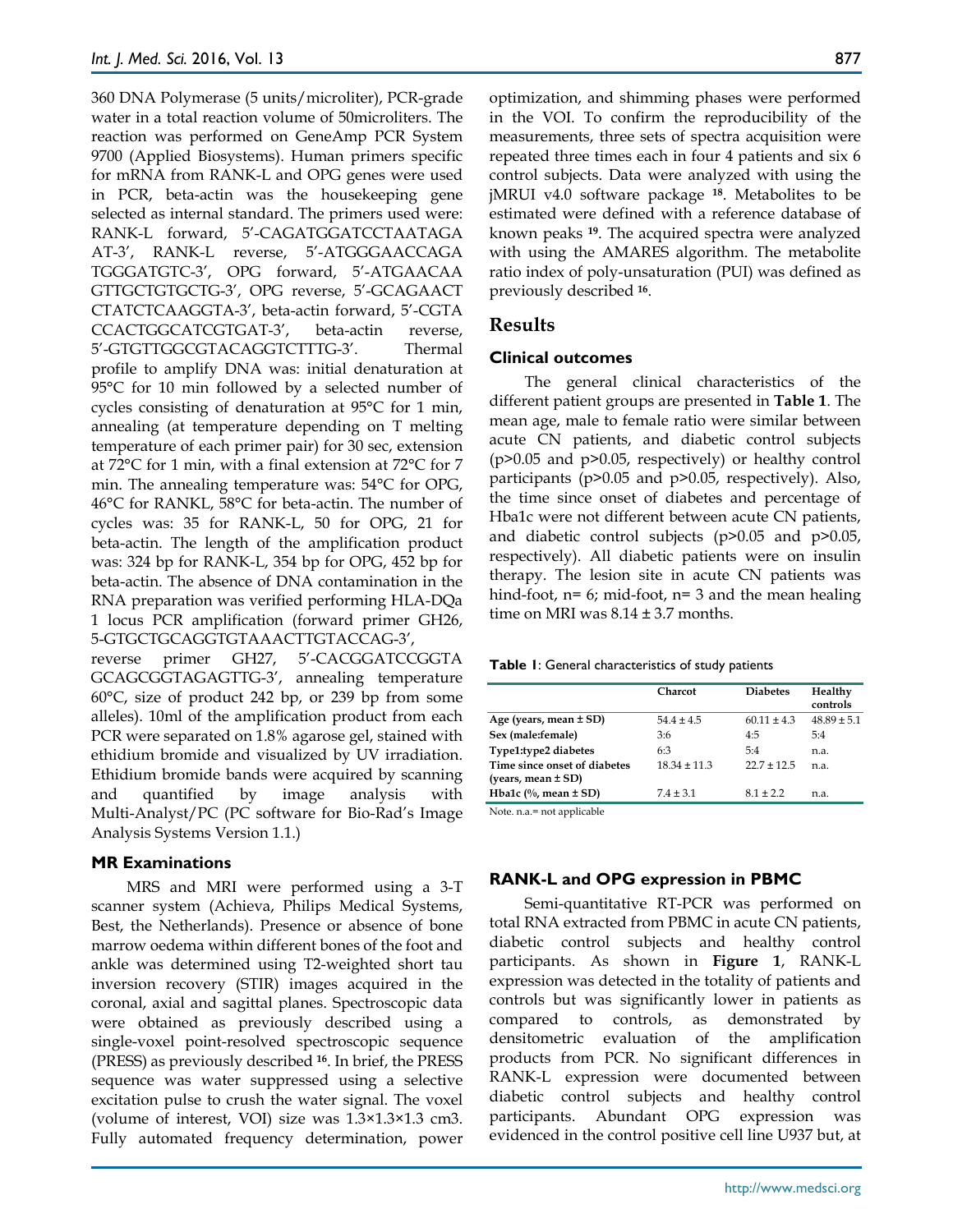variance with RANK-L, no OPG expression was detected in PBMC from patients and controls.

#### **RANK-L expression correlates with PUI and recovery time**

We then investigated whether RANK-L expression in acute CN patients was correlated with PUI and healing time on MRI. Pearson's correlation analysis showed RANK-L expression was inversely correlated with PUI levels (r=-0.7072, 95% confidence interval =  $-0.9331$  to  $-0.0810$ ,  $P=0.033$ ) and recovery time (r=-0.7878,  $95\%$  confidence interval = -0.9532 to -0.2592, *P*=0.011) (**Fig. 2**).

#### **Recovery from acute CN is associated with increase of RANK-L expression**

RANK-L expression was analyzed in six patients during the acute phase of CN and at time of bone marrow oedema disappearance (**Fig. 3**). Densitometric evaluation of the amplification products from PCR did not show a significant difference of RANK-L expression between the two time points; however, in all patients the expression of RANK-L increased at the time of healing compared with the values found during the acute phase.



**Figure 1.** RT-PCR RANK-L expression in the 3 typologies of subjects investigates: Healthy controls, Diabetic controls and Charcot patients.



**Figure 2.** RT-PCR RANK-L expression in acute Charcot patients evaluated on the basis of the index of polyunsaturation (PUI) and of the healing time on MRI.



**Figure 3.** RANK-L expression analyzed in Charcot patients in 2 time-points: during the acute phase of Charcot neuropathy and at time of bone marrow oedema disappearance.

#### **Discussion**

The involvement of RANK-L-mediated osteoclastic resorption in acute CN is supported by several studies **6,7**. The adaptive immune system potently impacts the skeleton via a convergence of immune cells and cytokine effectors, mediating critical functions in both organ systems and forming the ''immuno-skeletal interface''. Under inflammatory conditions both B and T cells can be considerable sources of RANK-L and may contribute to pathological bone resorption **10-13**. However, in acute CN the local inflammatory response related to increased pro-inflammatory cytokine secretion is not associated with a systemic inflammatory syndrome (14). Here we found that the expression of RANK-L was lower in PBMC from patients with acute CN as compared with diabetic control subjects and healthy controls. These data suggest the existence of a compensatory immunoregulatory mechanisms to potentially limit bone resorption during acute CN. Down-modulation of RANK-L expression could be obtained by either reduced production of cytokines such as IL-18, IL-1beta and TNF-alpha, that increase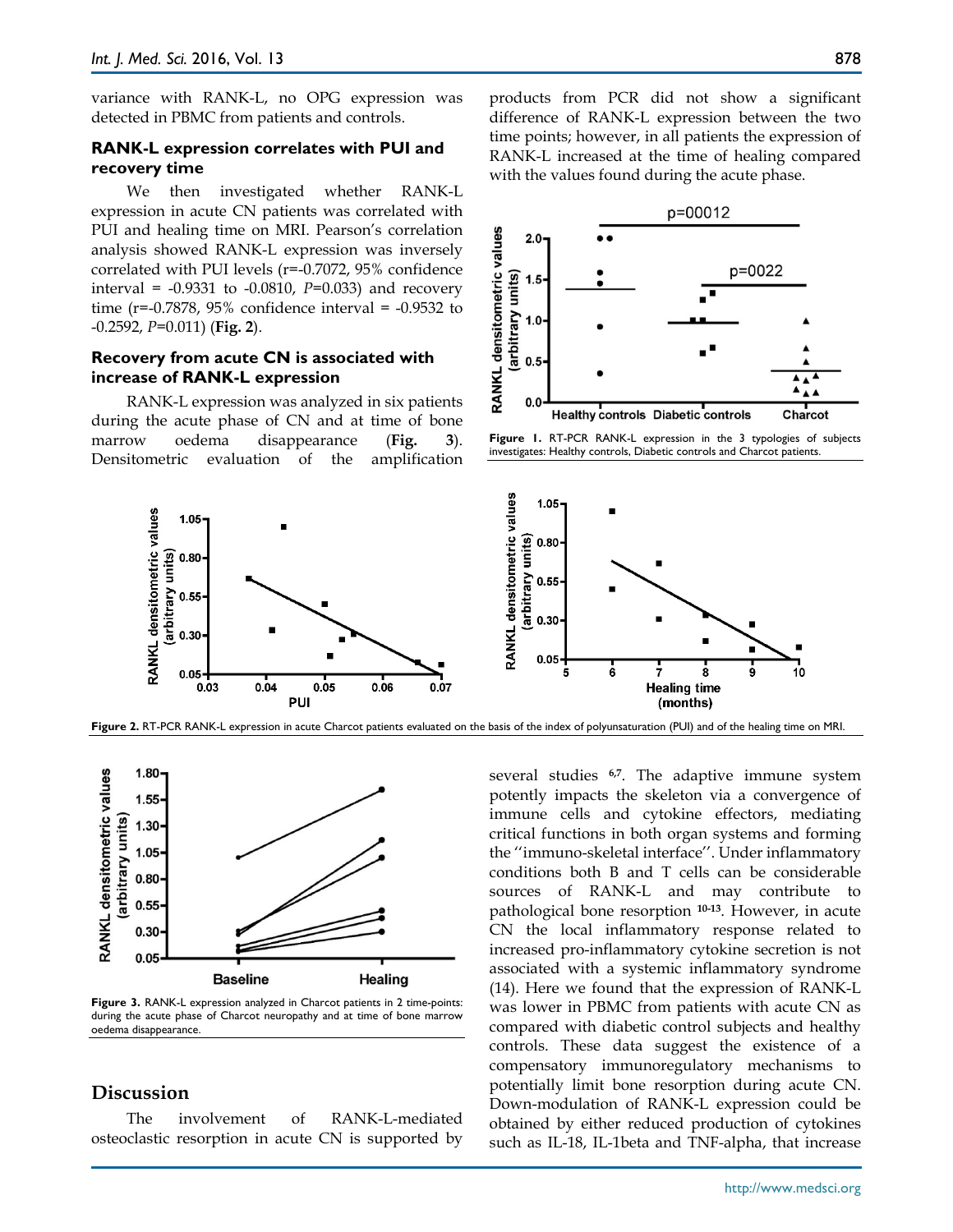RANK-L production by lymphocytes **20**, or by increased secretion of cytokines, such as IL-27, able to inhibit expression of RANK-L on T cells **21-24**. In contrast to RANK-L, no OPG expression was detected in cells from patients and controls. This is not surprising since lymphocytes express OPG only upon activation in response to antigen challenge, which is not a pathogenic mechanism of acute CN. Notably, absence of OPG expression by PBMC is consistent with the intense bone resorption that characterizes the acute phase of CN.

Acute CN typically presents with acute or sub-acute inflammation of the foot. Pain may or may not be present, depending on the presence of nerve damage **5**. There is neither fever nor any major biological inflammatory syndrome, and this clinical presentation has often led to inaccurate or delayed diagnosis, resulting in progression to the chronic phase with irreversible deformation. Early recognition of CN can save a long period of suffering for the patient, high hospital costs and ultimately amputation. However, at this stage of disease standard radiography often can not distinguish acute CN from other conditions. Radioisotope technetium (TC-99m) bone scintigraphy has good sensitivity but poor specificity for osseous pathology **25**. MRI is able to evidence inflammation in the bone and in the adjacent soft tissues, but it is quite expensive and requires a high degree of expertise by the examiner **<sup>26</sup>**. The data we present here suggest that evaluation of RANK-L expression in peripheral blood cells may represent a possible new diagnostic tool. However, differential diagnosis of acute CN is to be made with infections (osteomyelitis, cellulitis, septic arthritis) and inflammations (i.e. gout). We did not evaluate RANK-L expression in subjects with infection or inflammation other than CN, thus, future work should focus, other than on confirmatory analysis, on discrimination of infection/inflammation vs. CN.

Up to now the evaluation of acute CN patients has relied on local inflammatory signs such as skin temperature, swelling and erythema **5,27,28**. Local clinical signs are useful to guide the physician to shift from the cast to other pressure relieving devices. However, they are affected by poor specificity and reproducibility and their utility in providing a measure of disease activity level has been recently questioned **29,30**. The lack of specific criteria and objective indices able to assess the disease activity during follow-up, in addition to being a hindrance to the implementation of current physical therapeutic options has also limited research concerning pharmacological treatments for acute CN. Recently, MRI has been introduced in the evaluation of acute CN. In particular, the disappearance of bone marrow

oedema as evaluated on STIR images has proved useful in assessing disease recovery **31**. However, during the period in between disease onset (presence of bone marrow oedema) and recovery (absence of bone marrow oedema) the regression of bone marrow oedema is difficult to quantify **32**. The use of contrast enhanced MRI has been advocated **32,34**. However, repeated contrast enhanced examinations are not always feasible in diabetic patients **34**. In this clinical contest, a quantitative non-invasive index would be highly desirable to monitor disease activity. In this regard, we show here that the degree of RANK-L expression in PBMC from acute CN patients correlates with the intensity of bone marrow inflammation, as assessed by MRS. Also, RANK-L expression was significantly lower in patients whose marrow edema took longer to resolve. Finally, after bone marrow oedema disappearance the expression of RANK-L evaluated on a single patient basis increased with respect to the values obtained at the onset of disease.

#### **Conclusions**

In conclusion, our preliminary data provide a first step in applying analysis of RANK-L expression in peripheral blood cells to the diagnosis of acute CN. RANK-L expression could be related to a wide range of degenerative bone pathologies, such as rheumatoid arthritis, thus a proper differential diagnosis must be performed. The pathogenesis of CN remains uncertain and however, based on our data, we suggest that analysis of RANK-L expression could be a complementary tool that can be employed to obtain quantitative parameters that may help clinicians to monitor disease activity in patients with acute CN.

## **Authors' Contributions**

Authors equally contributed to this study.

# **Competing Interests**

The authors have declared that no competing interest exists.

#### **References**

- 1. Nielson DL, Armstrong DG. The natural history of Charcot's neuroarthropathy. Clin Podiatr Med Surg. 2008; 25:53-62
- 2. Chantelau E. The perils of procrastination: effects of early vs. delayed detection and treatment of incipient Charcot fracture. Diabet Med. 2005; 22:1707-1712
- 3. Greenstein A, Jarrett SJ, McGonagle D. Acute neuropathic joint disease: a medical emergency? Diabetes Care. 2005; 28:2962-2964
- 4. Baumhauer JF, O'Keefe RJ, Schon LC, Pinzur MS. Cytokine-induced osteoclastic bone resorption in charcot arthropathy: an immunohistochemical study. Foot Ankle Int. 2006; 27:797-800
- 5. Petrova NL, Moniz C, Elias DA, Buxton-Thomas M, Bates M, Edmonds ME. Is there a systemic inflammatory response in the acute charcot foot? Diabetes Care. 2007; 30:997-998
- 6. Sinha S, Munichoodappa CS, Kozak GP. Neuro-arthropathy (Charcot joints) in diabetes mellitus (clinical study of 101 cases). Medicine (Baltimore). 1972; 51:191-210.